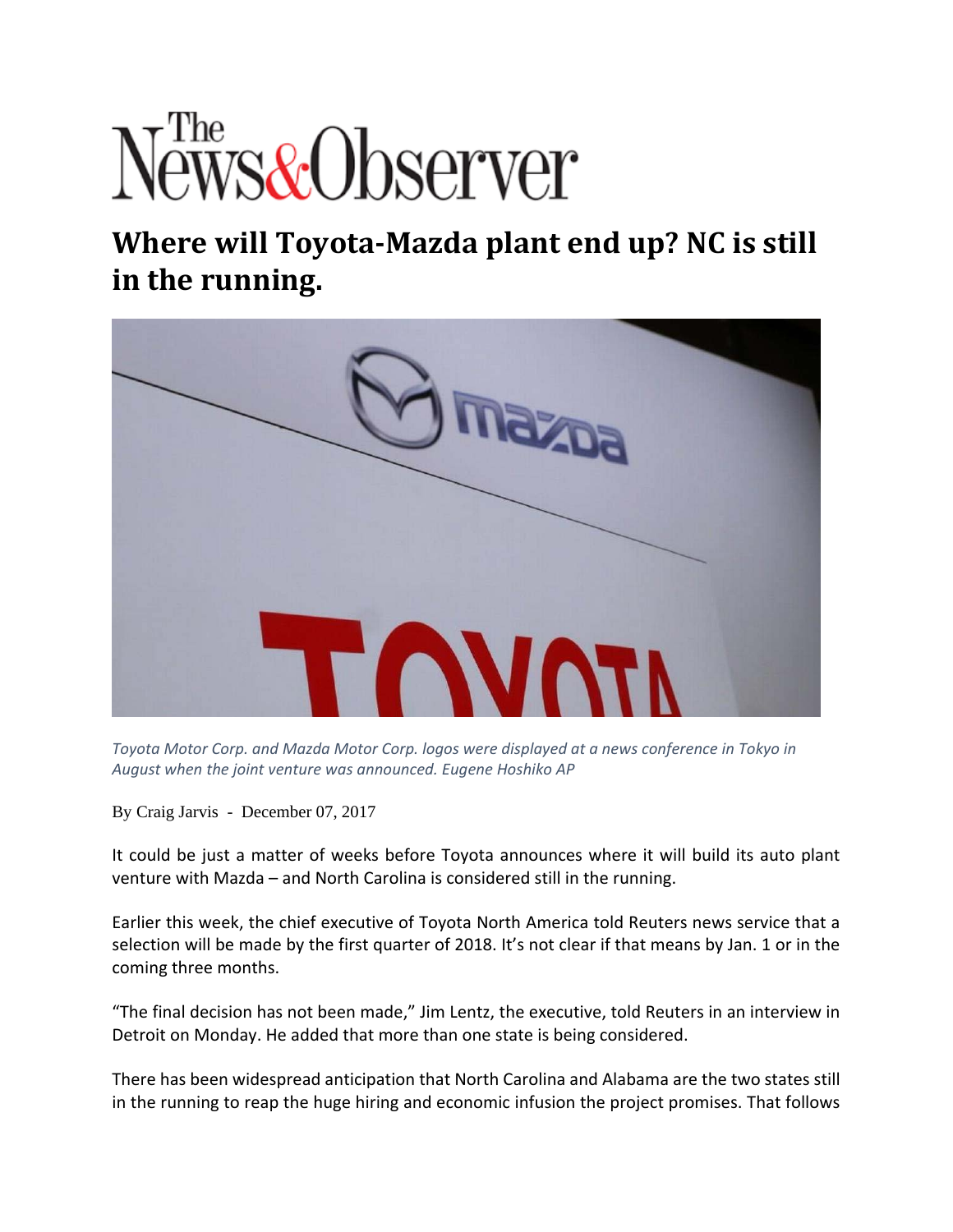a Bloomberg News story last month that named those two states as finalists, attributed to unnamed sources.

Most of the attention in North Carolina has focused on one of the state's four "megasites" that is in Randolph County near Greensboro.

Efforts to land an auto manufacturer for that site have gone on for years, and an organized support network has evolved to promote it. Backers have a Facebook page that keeps readers up to date on the latest recruitment efforts and a Twitter account.

The Greensboro‐Randolph Megasite Foundation last year had amassed about \$5 million to buy land and collaborate with regional government, business and educational groups.

On Thursday, Kevin Franklin, vice president of the Randolph County Economic Development Corporation, said he couldn't comment on any project activity involving the megasite.

Randolph County recently rezoned 370 acres to add to the 1,500 acres that already comprise the megasite in an effort to help consolidate land ownership.

A number of residents from Randolph and Guilford have been fighting a slow‐moving opponent — development on a massive scale near their homes — for several years.

John Boyd, a site selection specialist in New Jersey who has followed the Toyota‐Mazda gambit closely, said Thursday that North Carolina has advantages over Alabama.

Toyota already produces more than 60 percent of its vehicles in Huntsville, Ala., he said, giving it the support of Alabama's congressional delegation. Putting a plant in North Carolina would give it two more senators and 13 more congressional representatives to press for its interests when national legislation is considered.

Doing this facility in North Carolina would give it even more friends in Washington, D.C.

John Boyd, site selection expert

"Picking up the clout of North Carolina's members of Congress would be an interesting site‐ selection driver," Boyd said. "Doing this facility in North Carolina would give it even more friends in Washington, D.C."

The car companies announced earlier this year that they were looking for a place to establish a plant that would manufacture 300,000 vehicles a year. It is expected to make a crossover model for Mazda and Corollas for Toyota.